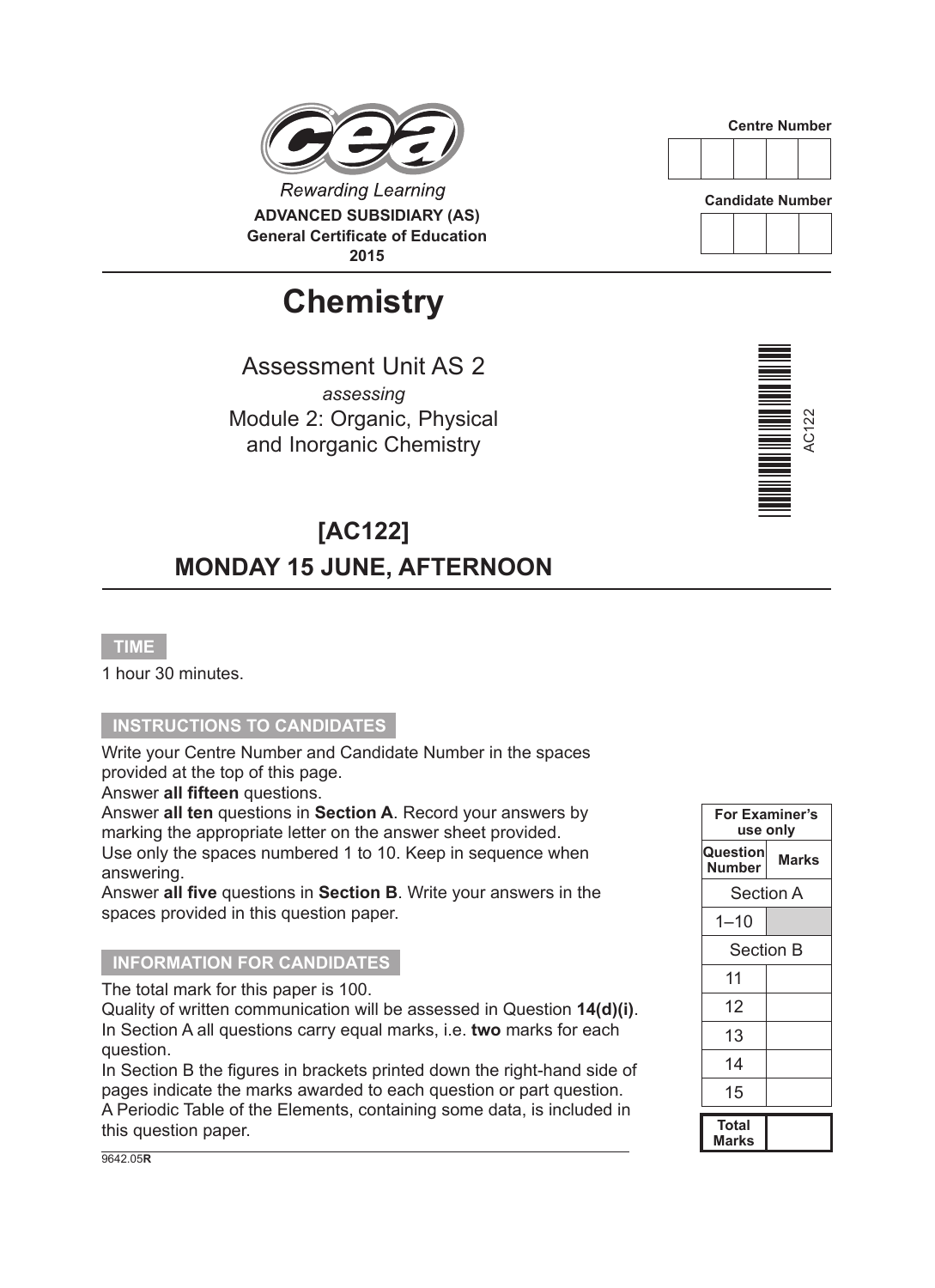# **Section A**

For each of the following questions only **one** of the lettered responses (A–D) is correct.

# **Select the correct response in each case and mark its code letter by connecting the dots as illustrated on the answer sheet.**

- **1** Which one of the following is the general formula of an alkyl group?
	- A  $C_nH_{2n}$
	- $B$   $C_nH_{2n-1}$
	- C  $C_nH_{2n+1}$
	- $D$   $C_nH_{2n+2}$
- **2** 1.4g of a pure alkene forms 3.8g of a dichloroalkane on reaction with chlorine. Which one of the following is the molecular formula for the alkene?
	- A  $C_2H_4$
	- $B$   $C_3H_6$
	- C  $C_4H_8$
	- $D$   $C_6H_{12}$
- **3** The diagram below represents the Maxwell–Boltzmann distribution curves for methane under various conditions. Curve T is that of methane at temperature T.



Which one of the curves is that of methane at a higher temperature than T?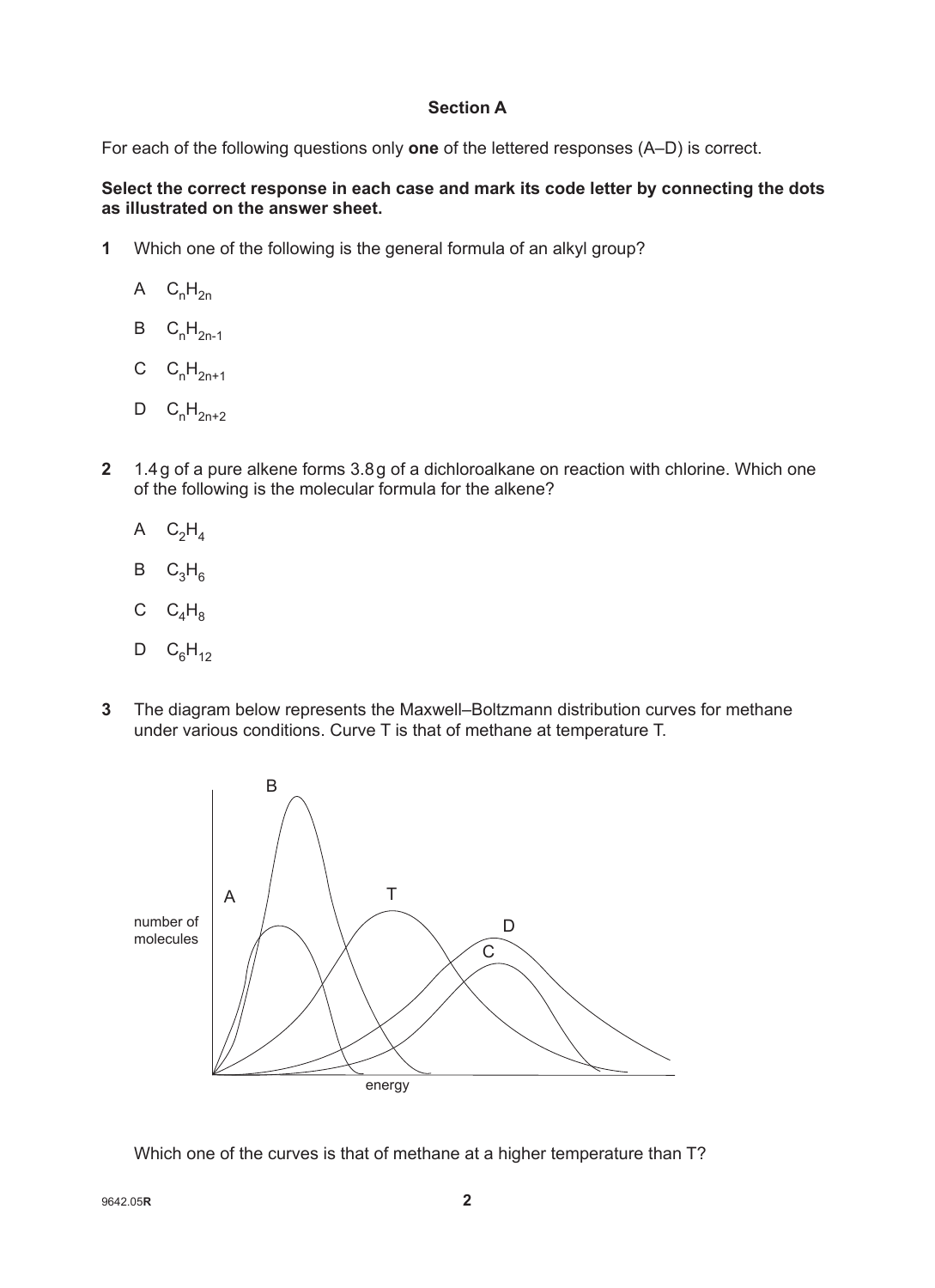**4** The hydrolysis of a bromoalkane is shown below.

 $C_3H_7Br(I) + NaOH(aq) \rightarrow C_3H_7OH(aq) + NaBr(aq)$ 

Which one of the following describes the mechanism of this reaction?

- A Electrophilic addition
- B Electrophilic substitution
- C Nucleophilic addition
- D Nucleophilic substitution
- **5** The dibromoalkene shown below exists in E and Z forms.

# $CHBr = CH - CH = CHBr$

Which one of the following is the number of E–Z isomers that this molecule can form?

- A 2
- B 3
- $C<sub>4</sub>$
- D 6
- **6** Which one of the following is **not** used in the laboratory preparation of a pure chloroalkane from the corresponding alcohol?
	- A Aqueous sodium chloride
	- B Aqueous hydrogencarbonate ions
	- C Distillation
	- D Refluxing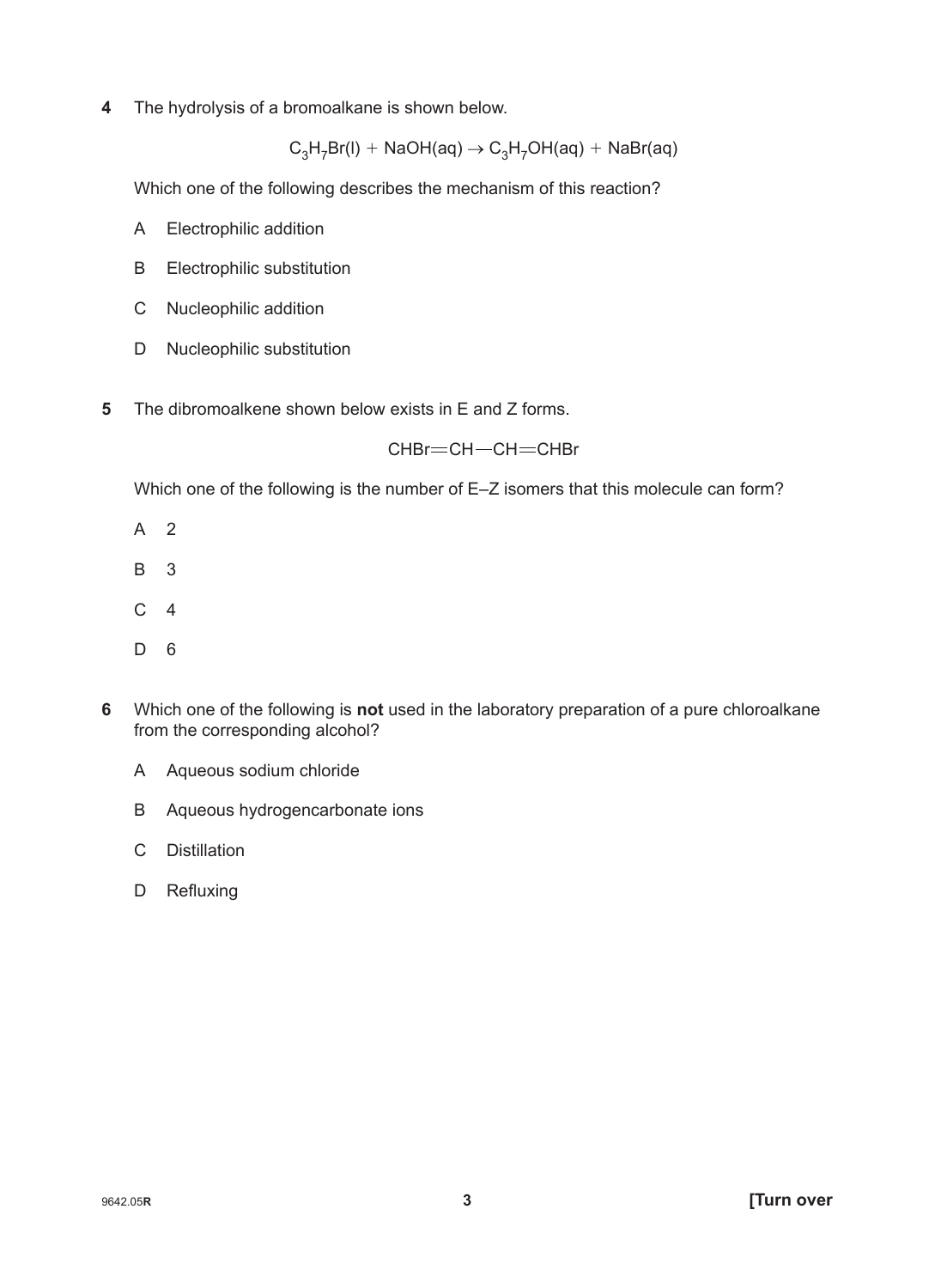**7** The enthalpy level diagram below is for a catalysed and uncatalysed reversible reaction.



Which one of the following is the activation enthalpy for the reverse reaction without a catalyst?

- A 10kJ
- B 30kJ
- C 40kJ
- D 70kJ
- **8** When crude oil undergoes fractional distillation which one of the following fractions is **not** distilled?
	- A Bitumen
	- B Low mass alkanes
	- C Lubricating oil
	- D Waxes
- **9** The bond between atoms I and Br consists of two electrons, I: Br. Which one of the following equations represents homolytic fission?
	- A  $IBr \rightarrow I^+ + Br^-$
	- $B$   $IBr \rightarrow I^- + Br^+$
	- C IBr $\rightarrow$  I  $\cdot$  + Br $\cdot$
	- D IBr  $\rightarrow$  I: + Br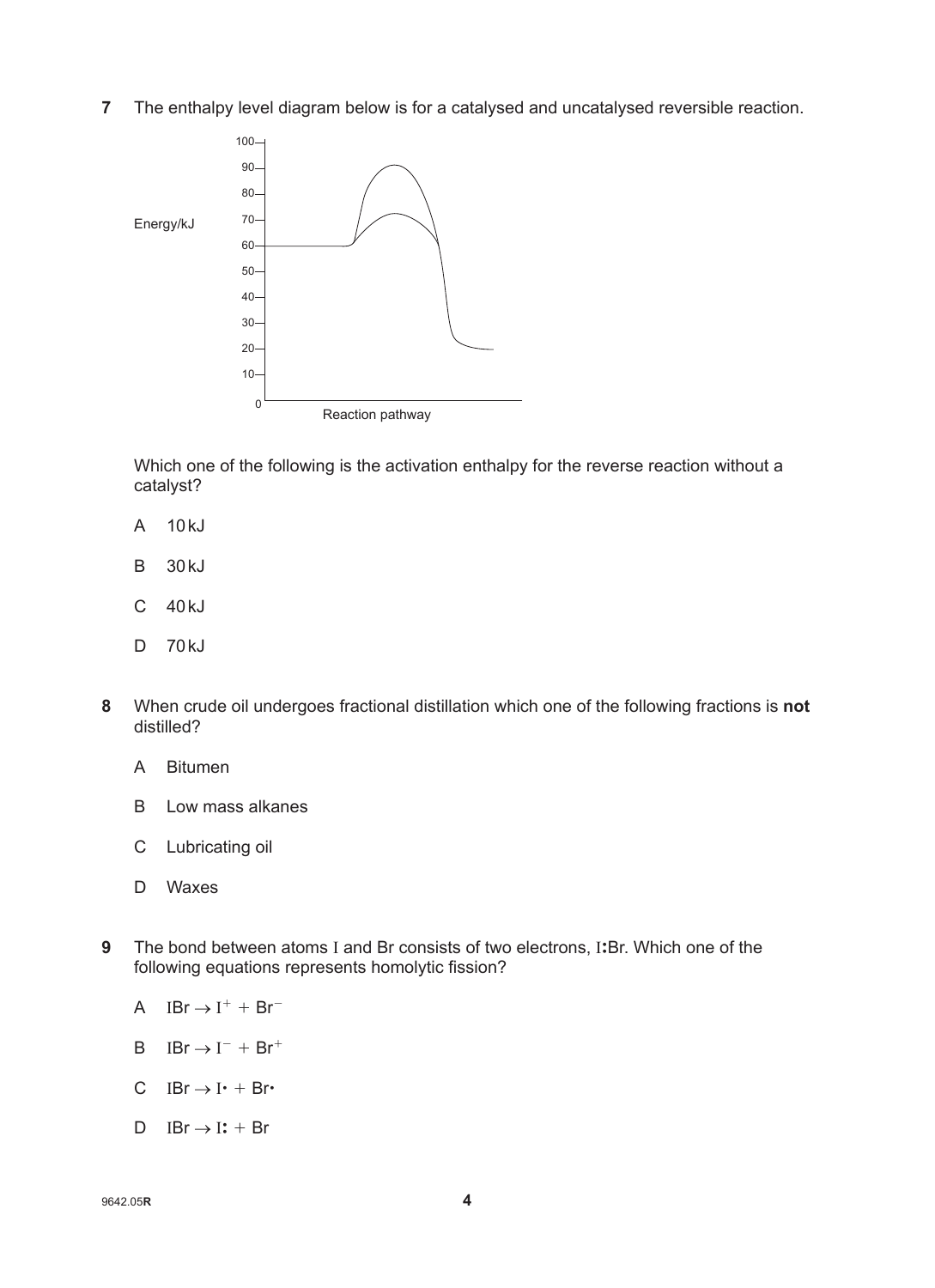- **10** Which one of the following is a correct statement for the homologous series of hydrocarbons called alkenes?
	- A Each member of the series has a different empirical formula and different molecular formula
	- B Each member of the series has the same empirical formula and same molecular formula
	- C Each member of the series has a different empirical formula and different structural formula
	- D Each member of the series has the same empirical formula and the same general formula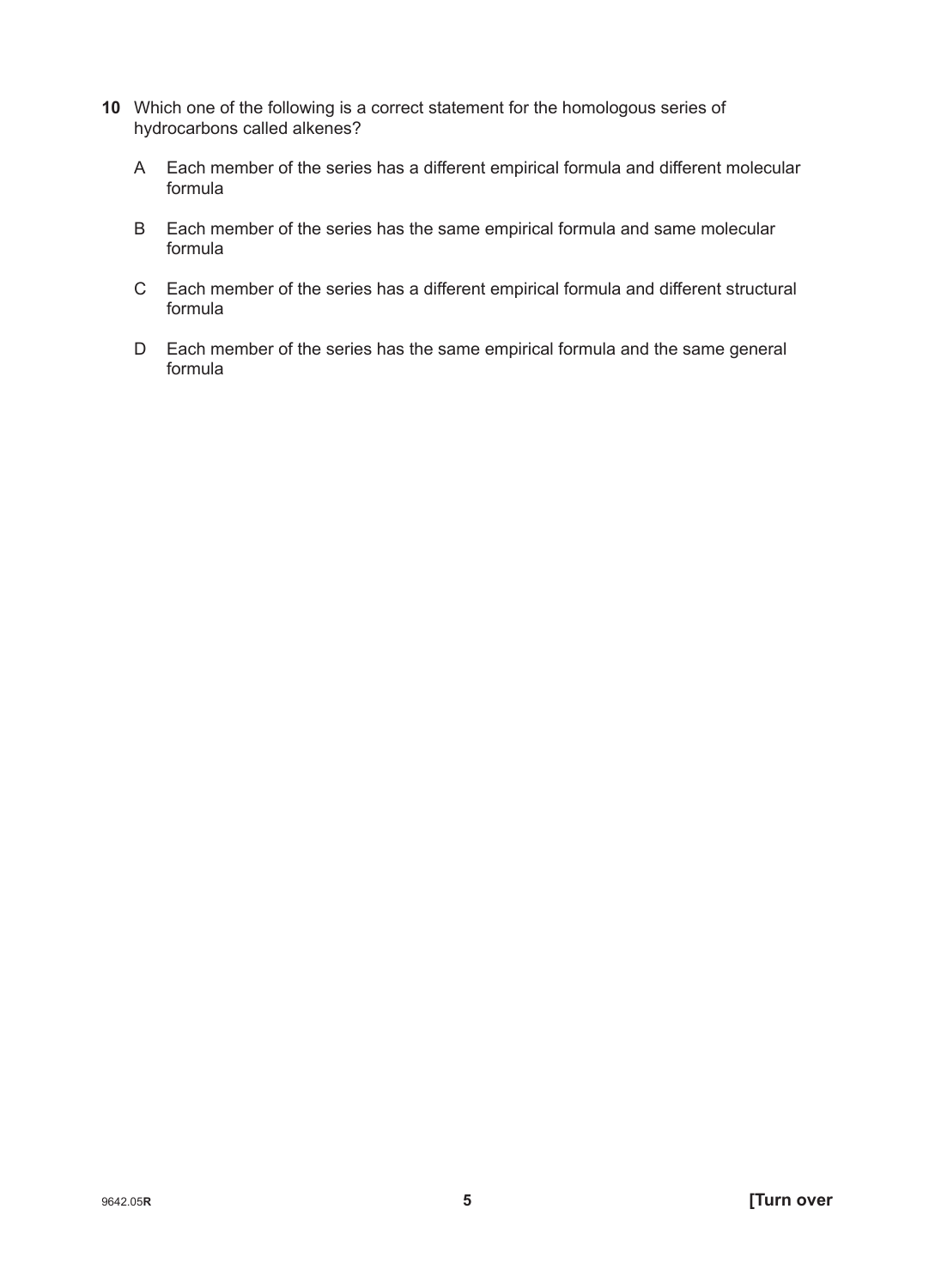# **Section B**

Answer **all five** questions in this section in the spaces provided.

- **11** The reaction between methane and chlorine involves free radicals created by the action of light. Free radicals can also be created by the use of high temperatures which is known as pyrolysis. The following reactions occur when ethane is pyrolysed at 700°C.
	- $P$   $C_2H_6 \rightarrow 2CH_3$
	- Q  $CH_3$ <sup>+</sup> +  $C_2H_6 \rightarrow C_2H_5$ <sup>+</sup> + CH<sub>4</sub>
	- $R$   $C_2H_5$   $\rightarrow$   $C_2H_4 + H$
	- $S$  H $\cdot$  + C<sub>2</sub>H<sub>6</sub>  $\rightarrow$  H<sub>2</sub> + C<sub>2</sub>H<sub>5</sub> $\cdot$
	- $T \quad 2C_2H_5 \rightarrow C_2H_6 + C_2H_4$
	- $U$  2C<sub>2</sub>H<sub>5</sub>  $\rightarrow$  C<sub>4</sub>H<sub>10</sub>
	- **(a)** Write the formulae of the species, in these equations, which are free radicals.
	- **(b)** Classify these reactions, using the letters P–U, under the headings initiation, propagation and termination.

Initiation

Propagation

**Termination** 

[3]

 $\sqrt{2}$ 

**Examiner Only Marks Remark**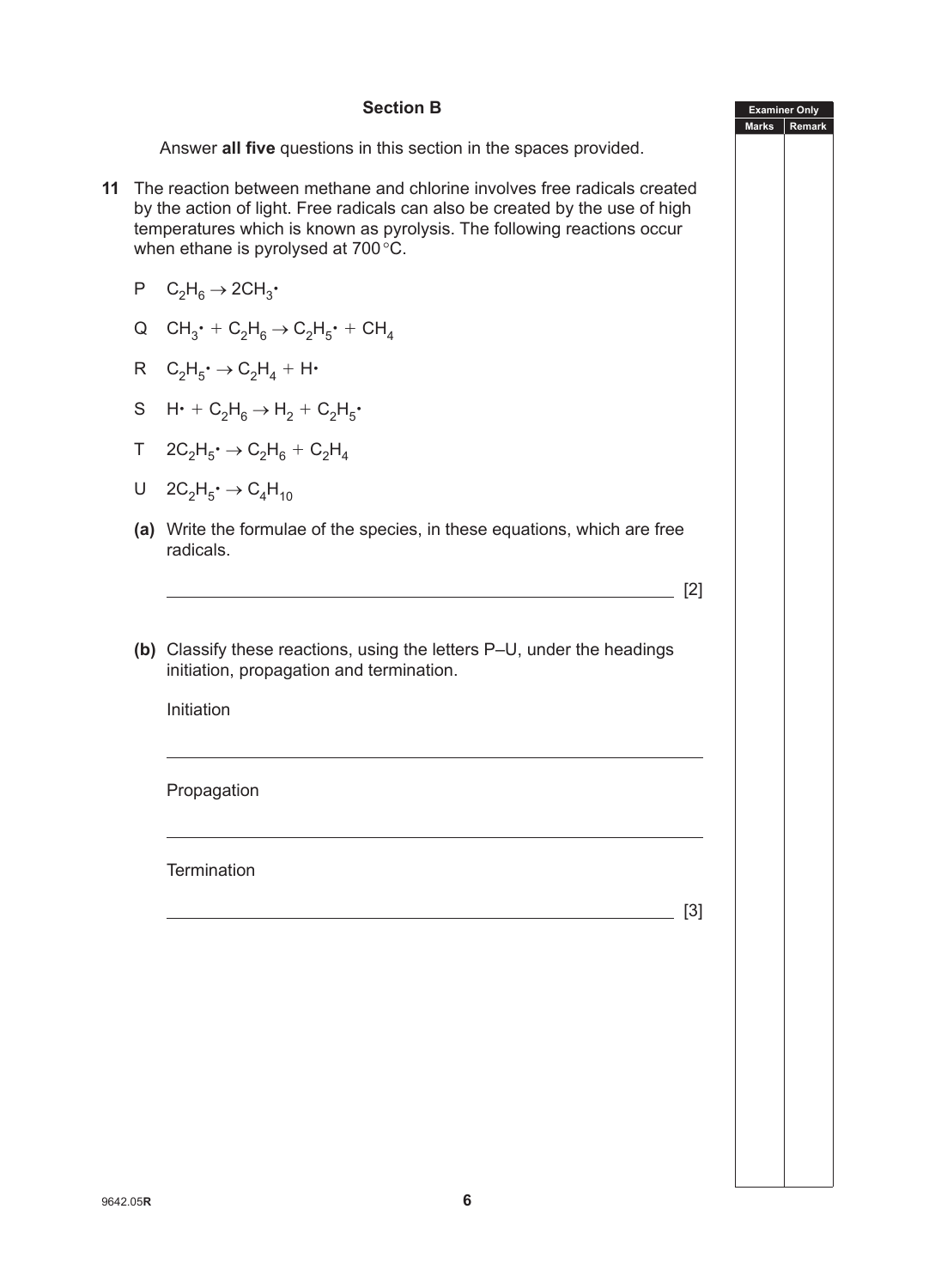|          | enthalpy. | 12 Hex-1-ene reacts rapidly with bromine in a solvent such as<br>1,1,1-trichloroethane (TCE). The reaction is carried out in a glass beaker<br>and is exothermic. Using experimental data it is possible to determine the<br>enthalpy of bromination of hex-1-ene and to determine the C-Br bond |       | <b>Examiner Only</b><br><b>Marks</b> | Remark |
|----------|-----------|--------------------------------------------------------------------------------------------------------------------------------------------------------------------------------------------------------------------------------------------------------------------------------------------------|-------|--------------------------------------|--------|
|          |           | (a) (i) Draw the structure of hex-1-ene.                                                                                                                                                                                                                                                         |       |                                      |        |
|          |           |                                                                                                                                                                                                                                                                                                  | [1]   |                                      |        |
|          |           | (ii) Draw the structure of TCE.                                                                                                                                                                                                                                                                  |       |                                      |        |
|          |           |                                                                                                                                                                                                                                                                                                  |       |                                      |        |
|          |           |                                                                                                                                                                                                                                                                                                  | $[1]$ |                                      |        |
|          |           |                                                                                                                                                                                                                                                                                                  |       |                                      |        |
|          |           | (iii) Write the equation for the reaction of hex-1-ene with bromine.                                                                                                                                                                                                                             |       |                                      |        |
|          |           |                                                                                                                                                                                                                                                                                                  | $[2]$ |                                      |        |
|          |           | (iv) The reaction of hex-1-ene with bromine is not an equilibrium<br>reaction. Describe a simple experiment to show this fact.                                                                                                                                                                   |       |                                      |        |
|          |           |                                                                                                                                                                                                                                                                                                  |       |                                      |        |
|          |           |                                                                                                                                                                                                                                                                                                  | $[2]$ |                                      |        |
|          |           |                                                                                                                                                                                                                                                                                                  |       |                                      |        |
|          |           |                                                                                                                                                                                                                                                                                                  |       |                                      |        |
|          |           |                                                                                                                                                                                                                                                                                                  |       |                                      |        |
|          |           |                                                                                                                                                                                                                                                                                                  |       |                                      |        |
|          |           |                                                                                                                                                                                                                                                                                                  |       |                                      |        |
|          |           |                                                                                                                                                                                                                                                                                                  |       |                                      |        |
|          |           |                                                                                                                                                                                                                                                                                                  |       |                                      |        |
| 9642.05R |           | $\overline{7}$                                                                                                                                                                                                                                                                                   |       | [Turn over                           |        |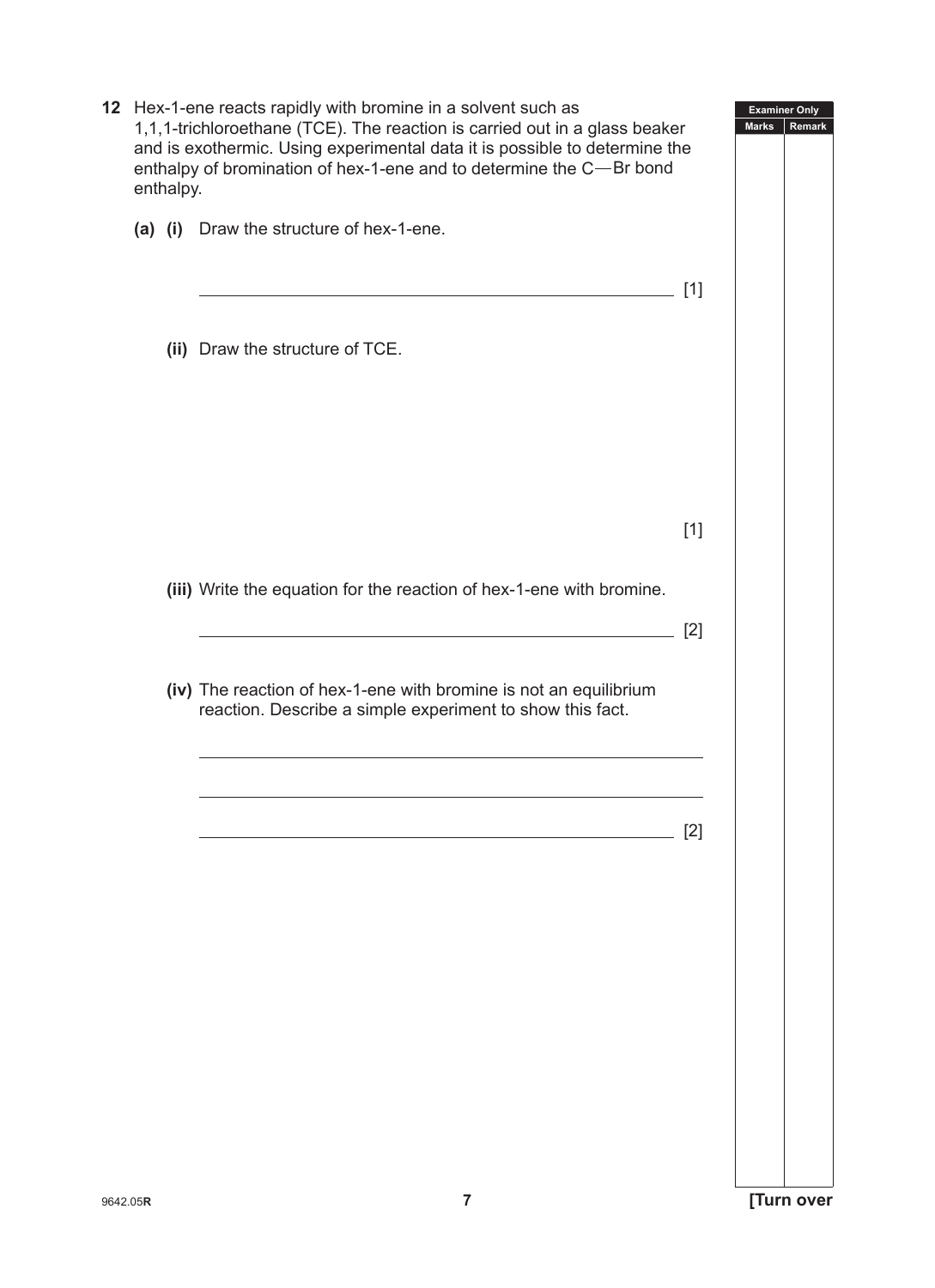|      | (b) 100 $\text{cm}^3$ of a solution of bromine in TCE is placed in an insulated<br>glass beaker and its temperature is measured. 2 cm <sup>3</sup> of hex-1-ene is<br>added to the beaker. The mixture is stirred and the temperature is<br>measured again.                                                                                                                                                                                                 | <b>Examiner Only</b><br><b>Marks</b><br>Remark |
|------|-------------------------------------------------------------------------------------------------------------------------------------------------------------------------------------------------------------------------------------------------------------------------------------------------------------------------------------------------------------------------------------------------------------------------------------------------------------|------------------------------------------------|
| (i)  | Calculate the quantity of heat energy produced, per mole of<br>hex-1-ene, according to the following headings:                                                                                                                                                                                                                                                                                                                                              |                                                |
|      | the mass of $2.0 \text{ cm}^3$ of hex-1-ene if the density of hex-1-ene is<br>$0.68g \text{ cm}^{-3}$                                                                                                                                                                                                                                                                                                                                                       |                                                |
|      | the rise in temperature if the initial temperature of the TCE is<br>24.9 °C and the final temperature is $32.1$ °C                                                                                                                                                                                                                                                                                                                                          |                                                |
|      | the mass of 100 cm <sup>3</sup> of TCE if the density of TCE is 1.33 g cm <sup>-3</sup>                                                                                                                                                                                                                                                                                                                                                                     |                                                |
|      | the heat energy received by the $100 \text{ cm}^3$ of TCE if the specific<br>heat capacity of TCE is 1.30 J $\degree$ C <sup>-1</sup> g <sup>-1</sup> .                                                                                                                                                                                                                                                                                                     |                                                |
|      | the molar mass of hex-1-ene                                                                                                                                                                                                                                                                                                                                                                                                                                 |                                                |
|      | the number of moles of hex-1-ene in $2.0 \text{ cm}^3$                                                                                                                                                                                                                                                                                                                                                                                                      |                                                |
|      | the molar enthalpy of bromination of hex-1-ene<br>[5]                                                                                                                                                                                                                                                                                                                                                                                                       |                                                |
| (ii) | In the reaction of hex-1-ene with bromine a carbon-carbon double<br>bond is broken requiring $612 \text{ kJ}$ mol <sup>-1</sup> and a bromine-bromine<br>bond requiring 193 kJ mol <sup><math>-1</math></sup> . At the same time a carbon-carbon<br>single bond is formed releasing 348 kJ mol <sup>-1</sup> and two C-Br<br>bonds are formed. Using the molar enthalpy of bromination<br>calculated in part (i) determine the molar $C$ —Br bond enthalpy. |                                                |
|      | $\lceil 3 \rceil$                                                                                                                                                                                                                                                                                                                                                                                                                                           |                                                |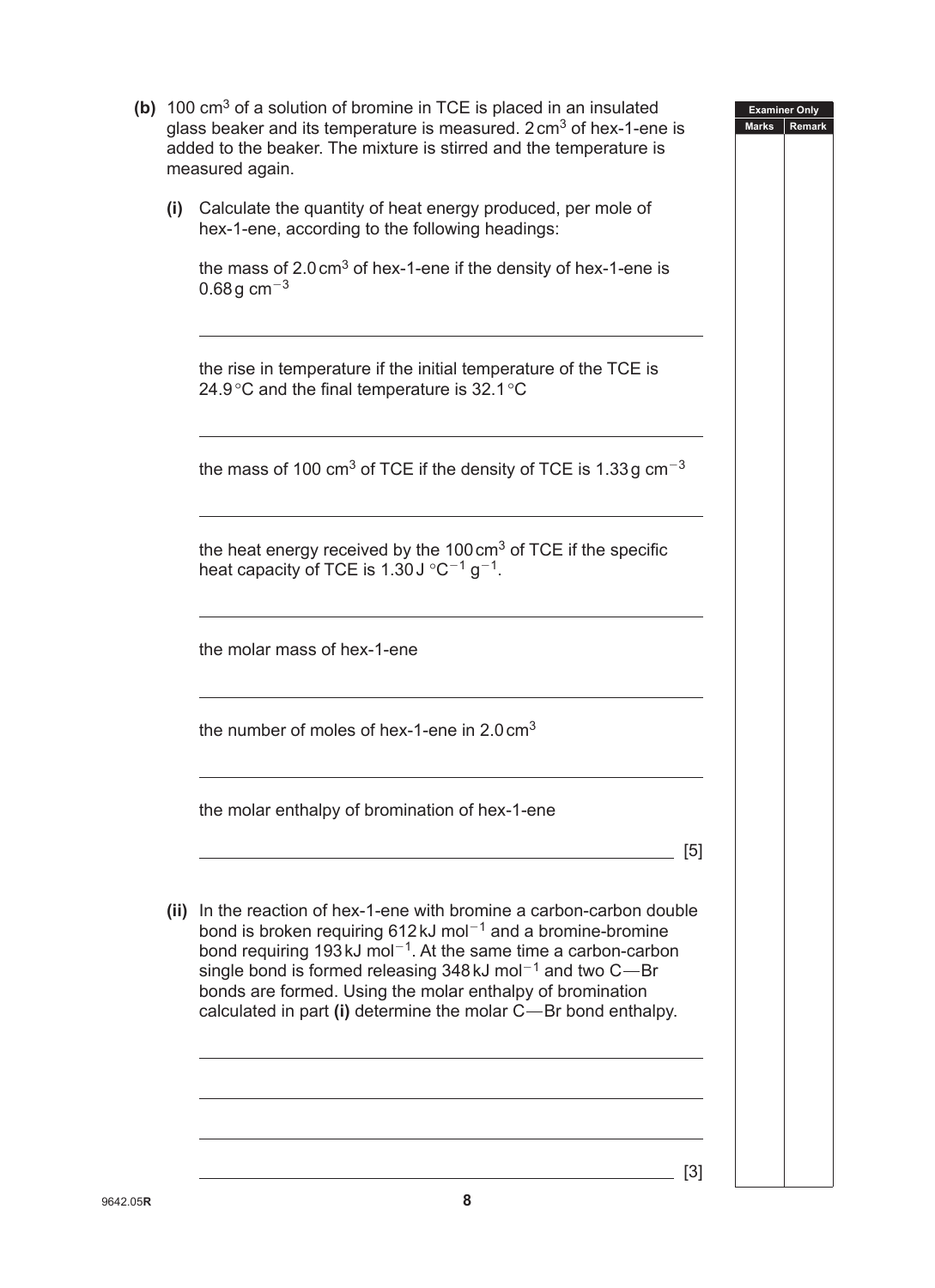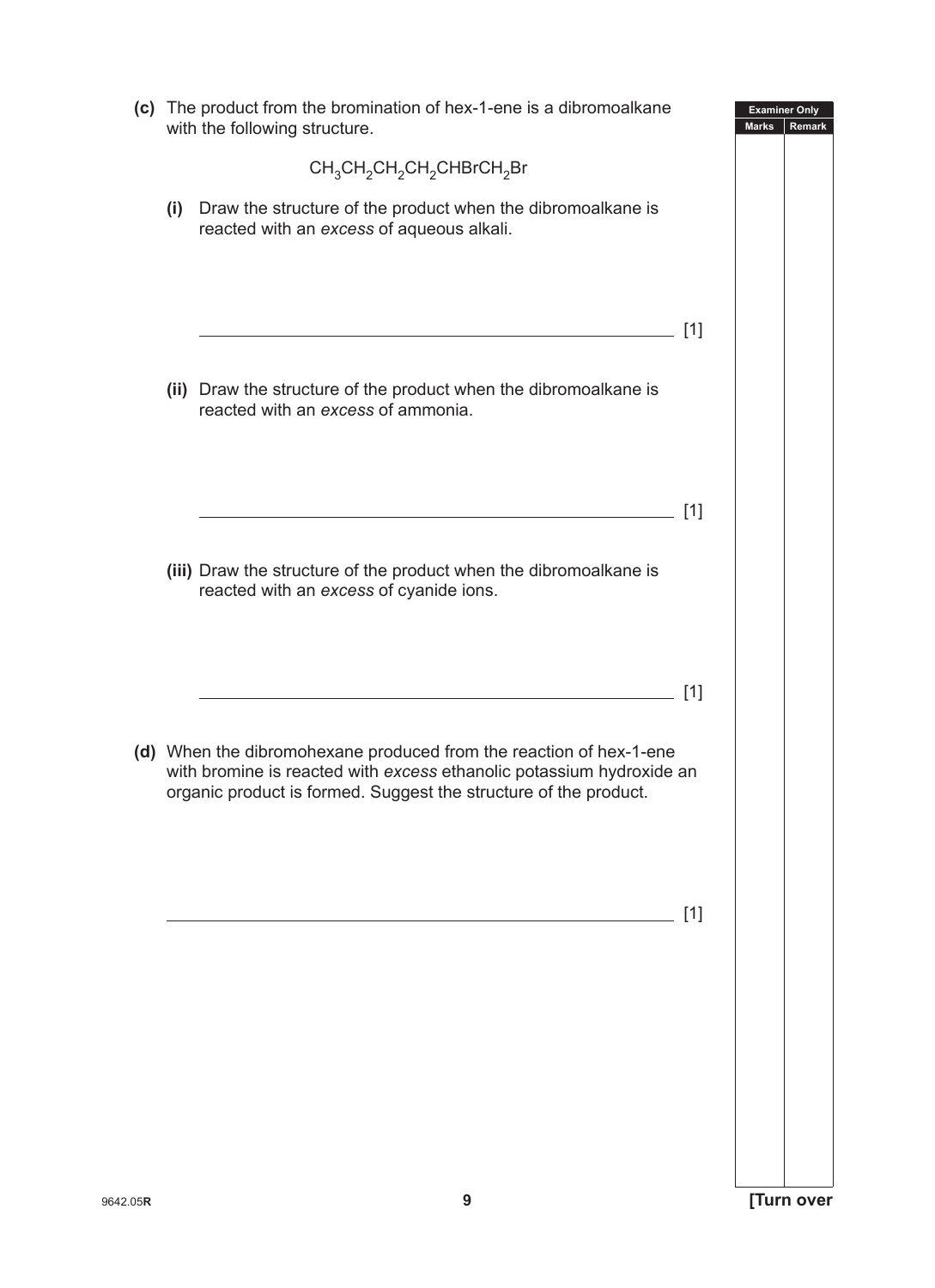| 13 |     | Magnesium is the eighth most abundant metal in the earth's crust but if its<br><b>Examiner Only</b><br>presence in seawater is taken into account it is the most abundant metal.<br><b>Marks</b><br><b>Remark</b><br>Manufacture of magnesium is usually from calcined (heated) dolomite. |
|----|-----|-------------------------------------------------------------------------------------------------------------------------------------------------------------------------------------------------------------------------------------------------------------------------------------------|
|    |     | (a) Dolomite, a mixture of calcium and magnesium carbonates, has the<br>formula CaCO <sub>3</sub> .MgCO <sub>3</sub> . When calcined dolomite decomposes it forms<br>the metal oxides.                                                                                                    |
|    |     | (i) Write the equation for the decomposition of dolomite.<br>[1]                                                                                                                                                                                                                          |
|    |     | (ii) State the order of thermal stability of the Group II metal<br>carbonates starting with the least stable.                                                                                                                                                                             |
|    |     | [1]                                                                                                                                                                                                                                                                                       |
|    |     | (iii) Explain the thermal stability of the Group II carbonates in terms of<br>the cations.                                                                                                                                                                                                |
|    |     |                                                                                                                                                                                                                                                                                           |
|    |     | $\lceil 3 \rceil$                                                                                                                                                                                                                                                                         |
|    |     | (b) The calcined dolomite is slaked (reacted with water) to form the<br>hydroxides. Seawater, which contains magnesium chloride, can be<br>treated with an excess of slaked calcined dolomite.                                                                                            |
|    |     | $MgCl2 + Ca(OH)2.Mg(OH)2 \rightarrow 2Mg(OH)2 + CaCl2$                                                                                                                                                                                                                                    |
|    |     | The magnesium hydroxide is filtered off and calcined.                                                                                                                                                                                                                                     |
|    | (i) | Write the equation for the reaction of calcined dolomite with water.<br>[1]                                                                                                                                                                                                               |
|    |     | (ii) Magnesium hydroxide is precipitated. What is the solubility trend<br>of the Group II hydroxides?                                                                                                                                                                                     |
|    |     | [1]<br><u> 1980 - Johann Barbara, martxa alemaniar a</u>                                                                                                                                                                                                                                  |
|    |     |                                                                                                                                                                                                                                                                                           |
|    |     |                                                                                                                                                                                                                                                                                           |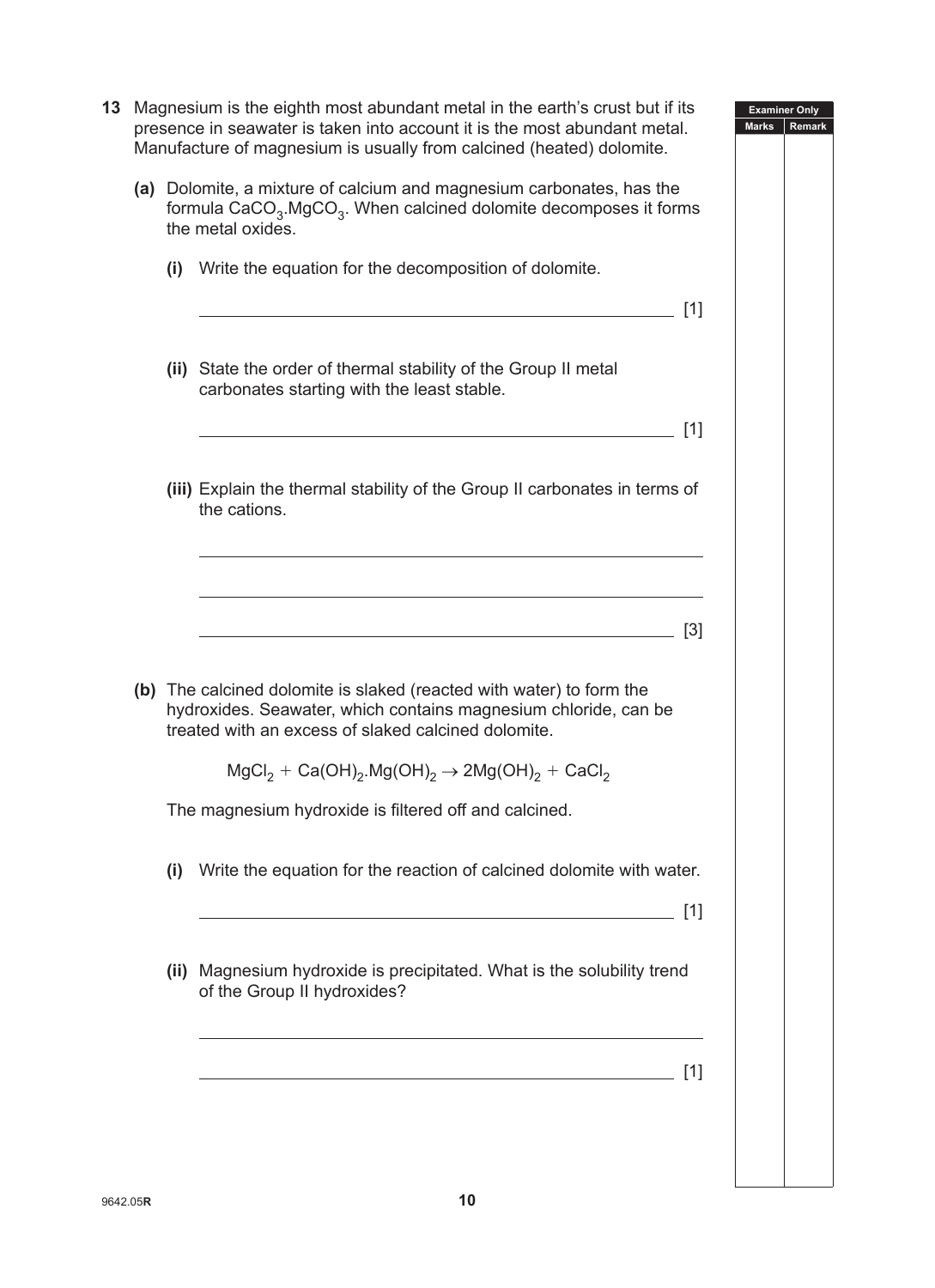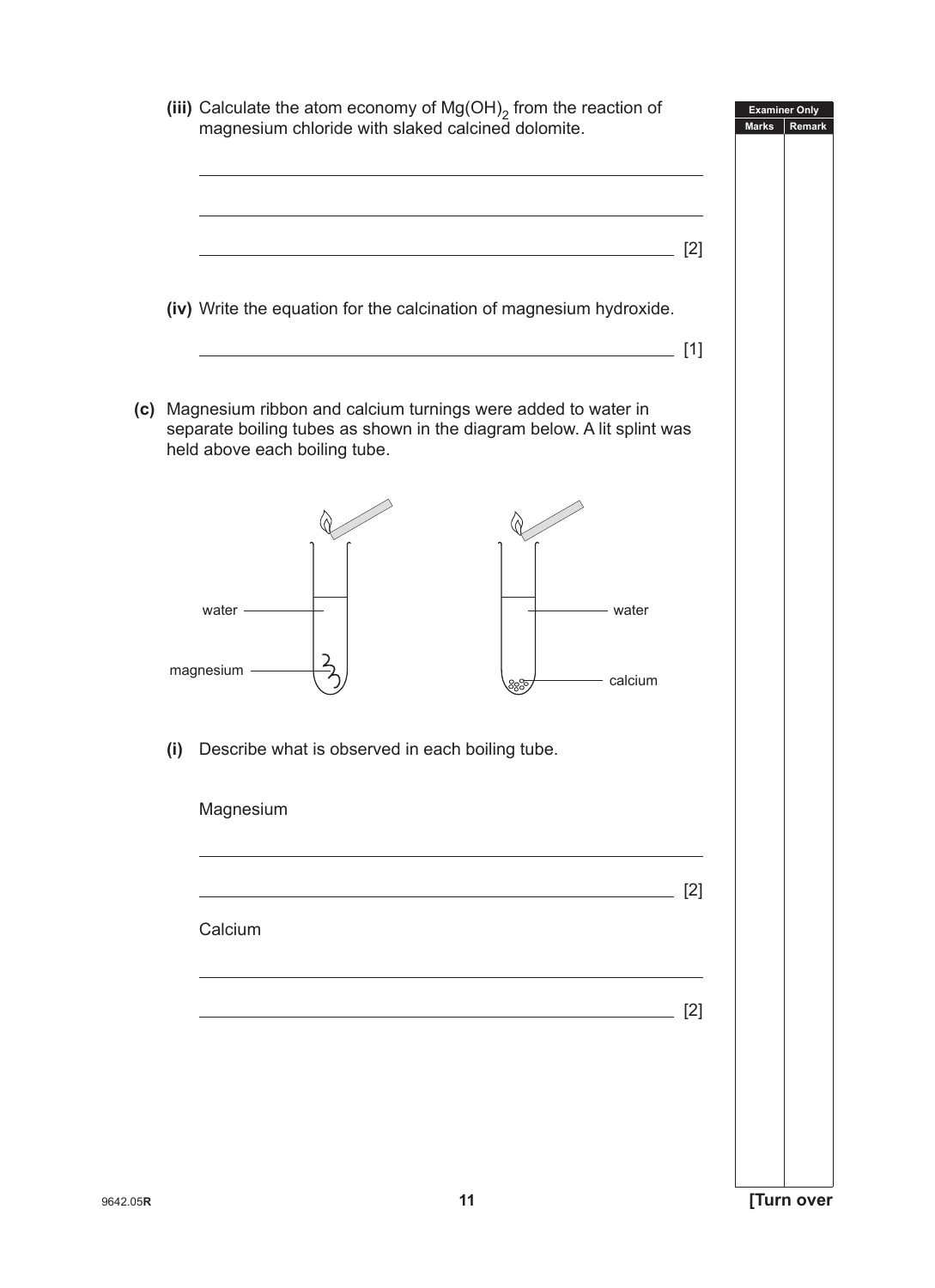**(ii)** Describe what happens around the lit splint for each boiling tube.

**Examiner Only**

|                                                                                                                         |       | <b>Marks</b> |
|-------------------------------------------------------------------------------------------------------------------------|-------|--------------|
| Magnesium                                                                                                               |       |              |
| <u> 1989 - Johann Barn, amerikansk politiker (d. 1989)</u>                                                              | $[1]$ |              |
| Calcium                                                                                                                 |       |              |
| <u> 1989 - Johann Barn, fransk politik amerikansk politik (d. 1989)</u>                                                 | $[1]$ |              |
| (iii) Describe and explain what happens when Universal Indicator is<br>added to the boiling tubes after thirty minutes. |       |              |
| Magnesium                                                                                                               |       |              |
| <u> 1989 - Johann Stein, marwolaethau a bhann an t-Amhair ann an t-Amhair an t-Amhair an t-Amhair an t-Amhair an</u>    |       |              |
| <u> 1989 - Johann Barn, fransk politik (f. 1989)</u>                                                                    | $[2]$ |              |
| Calcium                                                                                                                 |       |              |
| <u> 1989 - Johann Stein, mars an deutscher Stein und der Stein und der Stein und der Stein und der Stein und der</u>    |       |              |
| <u> 1989 - Johann Stein, mars an de Brasilia (b. 1989)</u>                                                              | $[2]$ |              |
|                                                                                                                         |       |              |
|                                                                                                                         |       |              |
|                                                                                                                         |       |              |
|                                                                                                                         |       |              |
|                                                                                                                         |       |              |
|                                                                                                                         |       |              |
|                                                                                                                         |       |              |
|                                                                                                                         |       |              |
|                                                                                                                         |       |              |
|                                                                                                                         |       |              |
|                                                                                                                         |       |              |
|                                                                                                                         |       |              |
|                                                                                                                         |       |              |
|                                                                                                                         |       |              |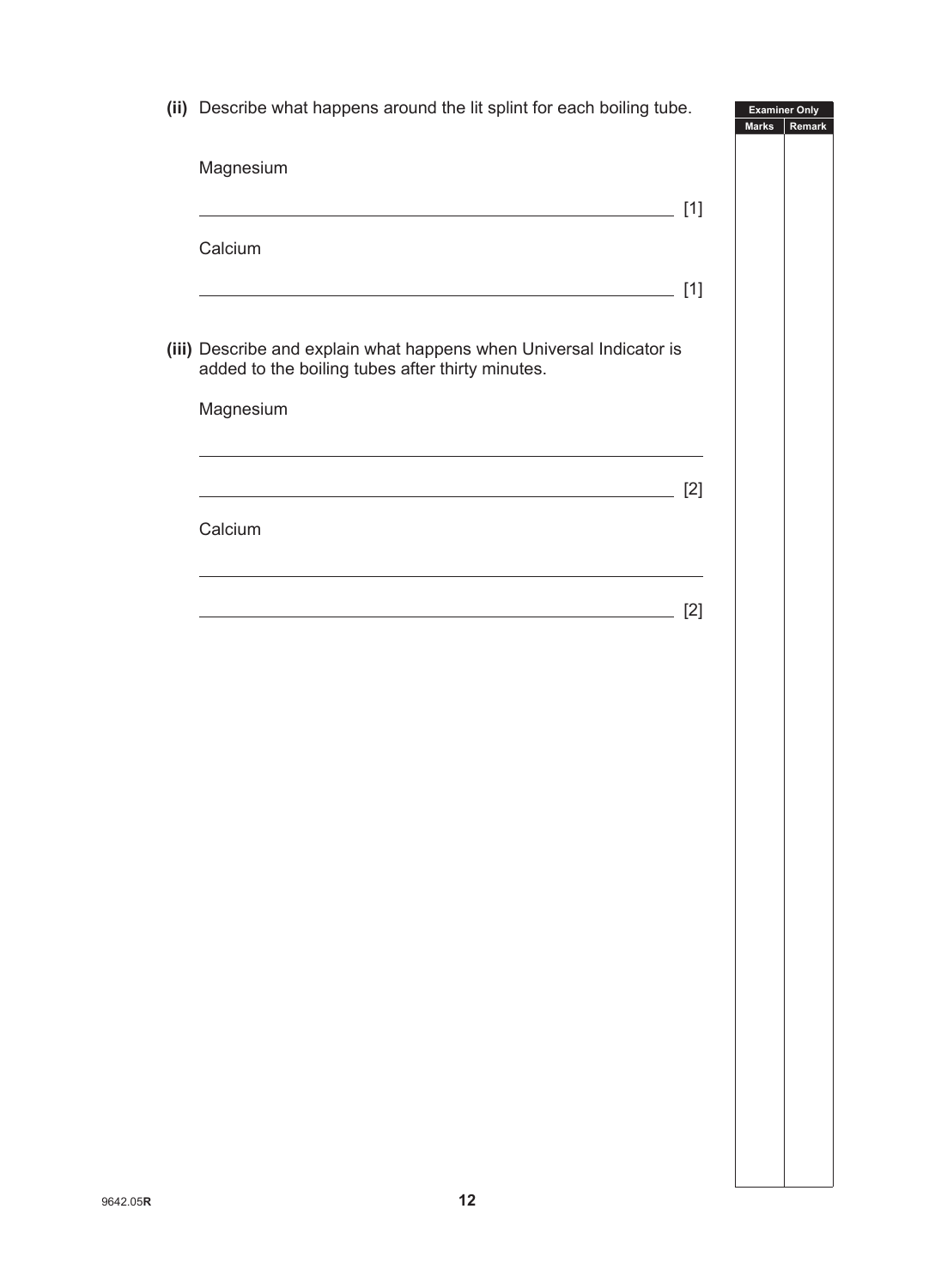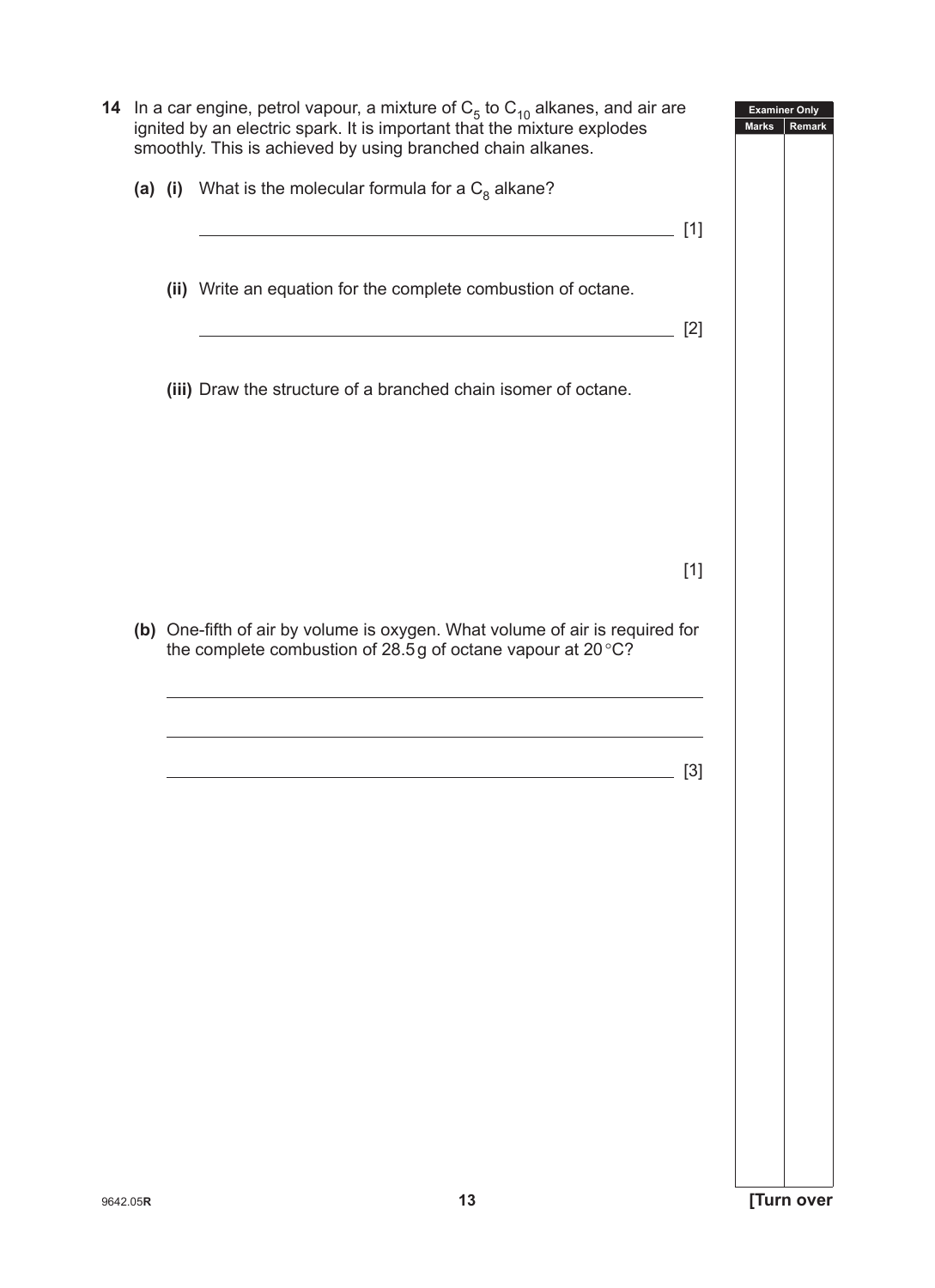**(c)** A typical composition of the gases in petrol engine exhaust fumes is:

| <b>Substance</b>   | %   |
|--------------------|-----|
| Water vapour       | 9   |
| Carbon dioxide     | 8   |
| Carbon monoxide    | 4–6 |
| Oxygen             | 4   |
| Hydrogen           | 2   |
| Hydrocarbons       | 0.2 |
| Oxides of nitrogen | 0.3 |

**(i)** Which gas in the exhaust fumes is a consequence of incomplete combustion?

 $\frac{1}{2}$  [1]

**Examiner Only Marks Remark**

- **(ii)** The percentage of gases does not add up to 100%. Suggest the names of the **two** missing gases.
	- $\frac{1}{2}$  [1]
- **(iii)** One of the oxides of nitrogen formed is nitrogen(II) oxide which is produced at a high temperature from nitrogen and oxygen. Write an equation for its formation.

[1]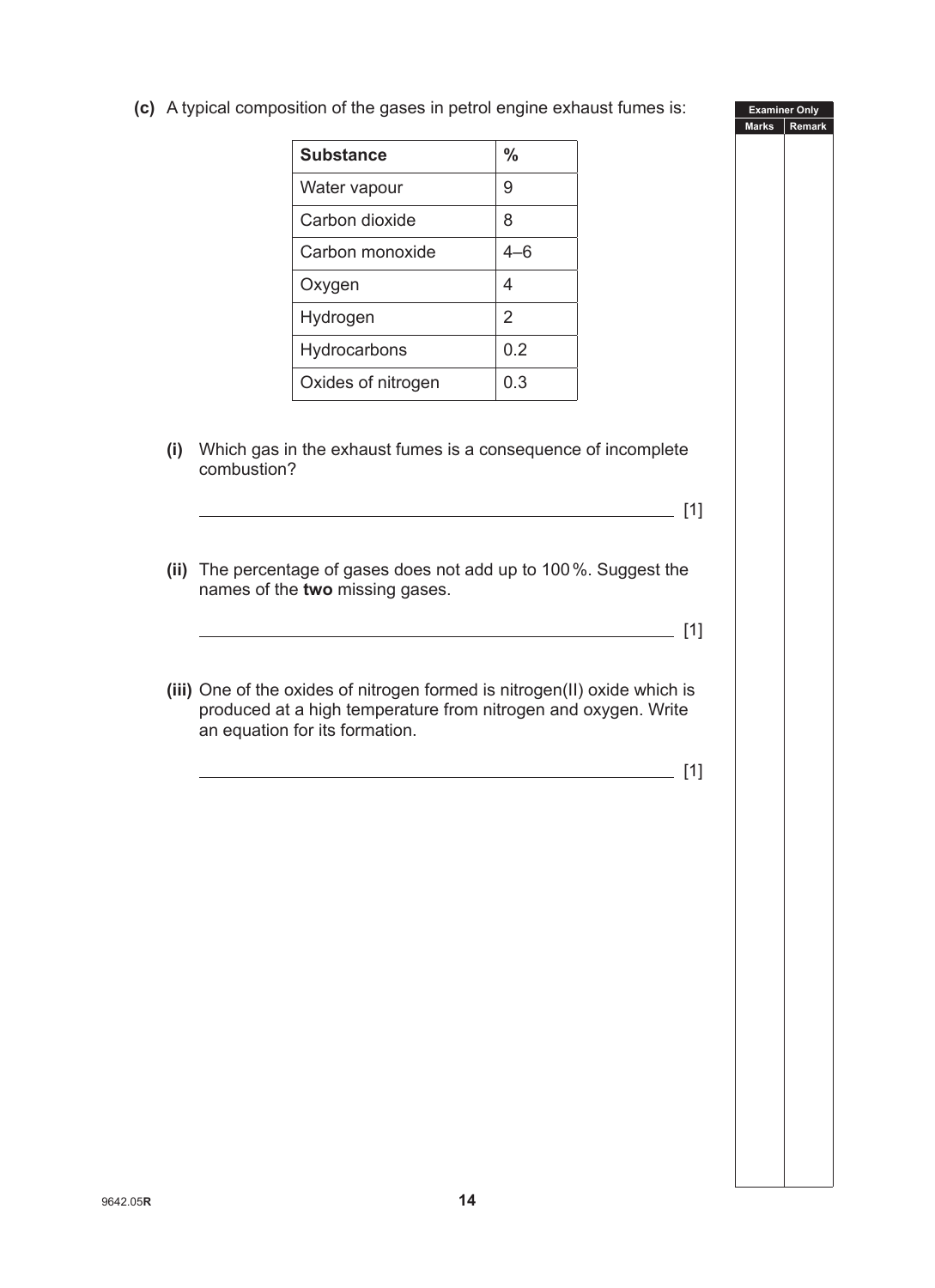| Discuss the environmental problems associated with the<br>(i)<br>combustion of hydrocarbons.<br>the control of the control of the control of the control of the control of the control of the control of the control of the control of the control of the control of the control of the control of the control of the control<br>the contract of the contract of the contract of the contract of the contract of the contract of the contract of |       |
|--------------------------------------------------------------------------------------------------------------------------------------------------------------------------------------------------------------------------------------------------------------------------------------------------------------------------------------------------------------------------------------------------------------------------------------------------|-------|
|                                                                                                                                                                                                                                                                                                                                                                                                                                                  |       |
|                                                                                                                                                                                                                                                                                                                                                                                                                                                  |       |
|                                                                                                                                                                                                                                                                                                                                                                                                                                                  |       |
|                                                                                                                                                                                                                                                                                                                                                                                                                                                  |       |
|                                                                                                                                                                                                                                                                                                                                                                                                                                                  |       |
|                                                                                                                                                                                                                                                                                                                                                                                                                                                  |       |
|                                                                                                                                                                                                                                                                                                                                                                                                                                                  |       |
|                                                                                                                                                                                                                                                                                                                                                                                                                                                  |       |
|                                                                                                                                                                                                                                                                                                                                                                                                                                                  | $[3]$ |
| Quality of written communication                                                                                                                                                                                                                                                                                                                                                                                                                 | $[2]$ |
| (ii) Write equations for the conversion of carbon monoxide and<br>nitrogen monoxide to less polluting products in the catalytic<br>converter.                                                                                                                                                                                                                                                                                                    |       |
|                                                                                                                                                                                                                                                                                                                                                                                                                                                  | [2]   |
|                                                                                                                                                                                                                                                                                                                                                                                                                                                  |       |
| (iii) Explain the effect of leaded petrol on the catalytic converter.                                                                                                                                                                                                                                                                                                                                                                            |       |
|                                                                                                                                                                                                                                                                                                                                                                                                                                                  |       |
|                                                                                                                                                                                                                                                                                                                                                                                                                                                  | $[1]$ |
|                                                                                                                                                                                                                                                                                                                                                                                                                                                  |       |
|                                                                                                                                                                                                                                                                                                                                                                                                                                                  |       |
|                                                                                                                                                                                                                                                                                                                                                                                                                                                  |       |
|                                                                                                                                                                                                                                                                                                                                                                                                                                                  |       |
|                                                                                                                                                                                                                                                                                                                                                                                                                                                  |       |
|                                                                                                                                                                                                                                                                                                                                                                                                                                                  |       |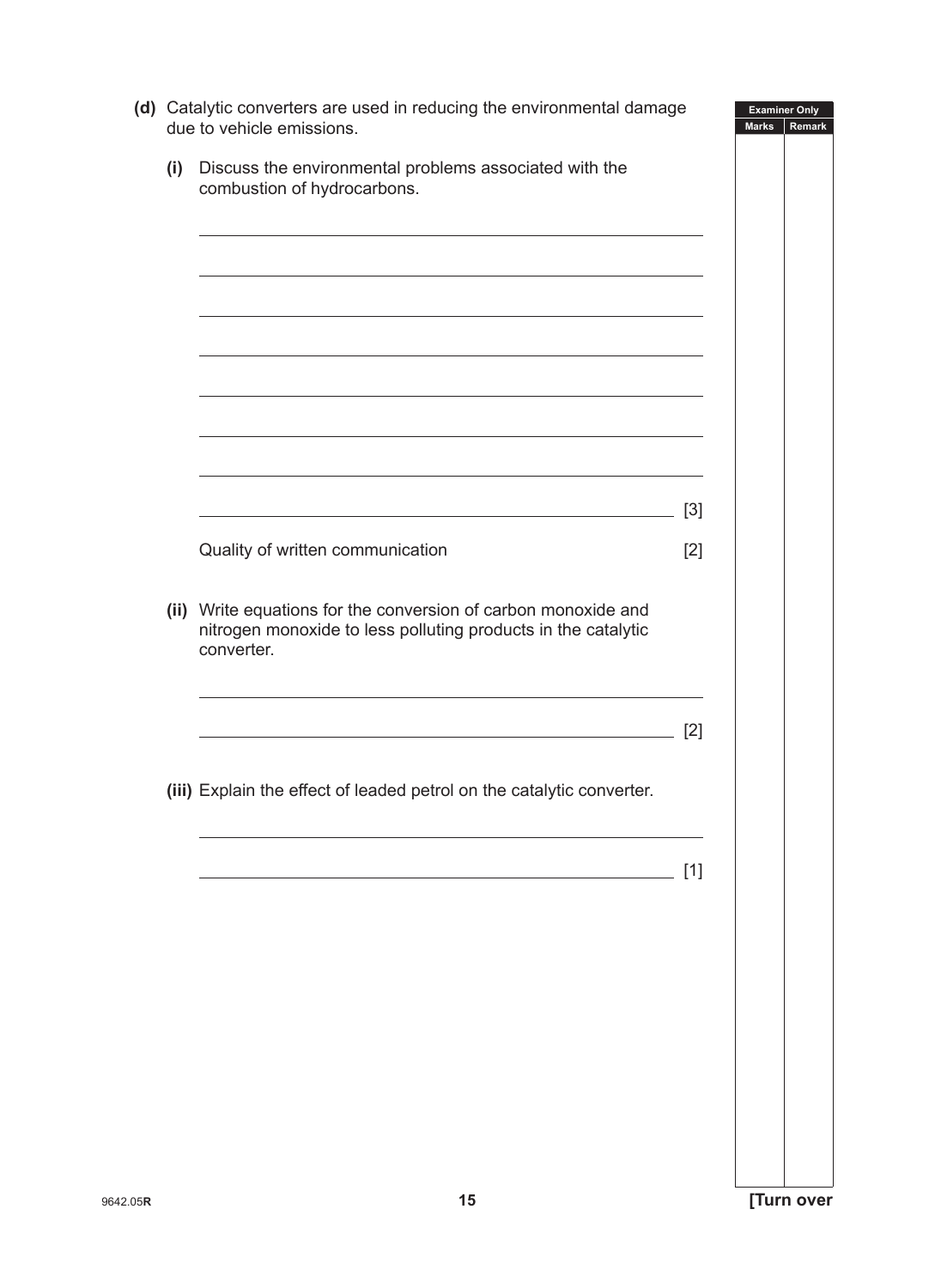**15** The haloform reaction is one of the oldest known organic reactions. Serultas made iodoform in 1822 by the reaction of potassium with a mixture of iodine and aqueous ethanol. All of the trihalogenomethanes have been prepared.

**Examiner Only Marks Remark**

 $\frac{1}{2}$  [1]

| name       | formula           | state at 25 °C | boiling<br>point/°C |
|------------|-------------------|----------------|---------------------|
| fluoroform | CHF <sub>3</sub>  | gas            | $-82$               |
| chloroform | CHCI <sub>3</sub> | liquid         | 61                  |
| bromoform  | CHBr <sub>3</sub> | liquid         | 149                 |
| iodoform   | CHI <sub>3</sub>  | solid          | 218                 |

**(a) (i)** Suggest the role of potassium in the formation of iodoform.

| (ii) What structure is present in ethanol which leads to the formation<br>of iodoform?<br><u> 1989 - Johann Stoff, deutscher Stoff, der Stoff, der Stoff, der Stoff, der Stoff, der Stoff, der Stoff, der S</u> | [1]   |
|-----------------------------------------------------------------------------------------------------------------------------------------------------------------------------------------------------------------|-------|
| (iii) State the colour of iodoform.<br><u> 1989 - Johann Stein, marwolaethau a bhann an t-Amhainn an t-Amhainn an t-Amhainn an t-Amhainn an t-Amhainn a</u>                                                     | [1]   |
| (iv) Describe the smell of iodoform.                                                                                                                                                                            | [1]   |
| (b) Explain why chloroform is a liquid and iodoform is a solid.                                                                                                                                                 |       |
|                                                                                                                                                                                                                 | $[2]$ |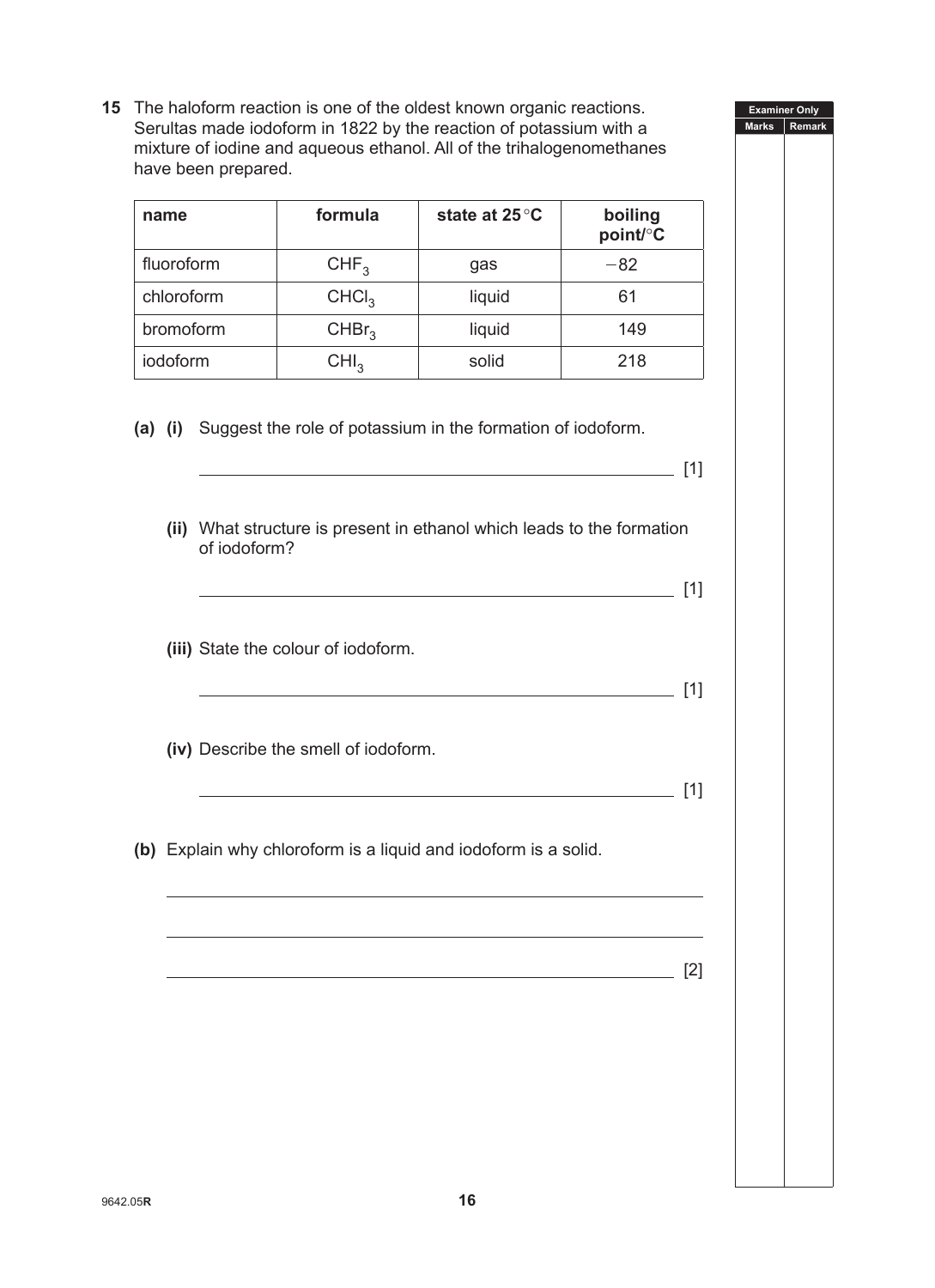**(c)** There are four buta boiling points.

| compound            | formula                                                                                                                             | boiling point/°C |  |
|---------------------|-------------------------------------------------------------------------------------------------------------------------------------|------------------|--|
| butan-1-ol          | $CH_3CH_2CH_2CH_2OH$                                                                                                                | 118°             |  |
| butan-2-ol          | $CH3CH2CHOHCH3$                                                                                                                     | $99^{\circ}$     |  |
| 2-methylpropan-1-ol | $(CH_3)_2$ CHCH <sub>2</sub> OH                                                                                                     | 108°             |  |
| 2-methylpropan-2-ol | (CH <sub>3</sub> ) <sub>3</sub> COH                                                                                                 | 83°              |  |
| (ii)                | Explain which one of these butanols will give a positive iodoform                                                                   | $[2]$            |  |
| test.               |                                                                                                                                     | $[1]$            |  |
|                     |                                                                                                                                     |                  |  |
|                     | (iii) Explain why butan-1-ol has the highest boiling point.                                                                         |                  |  |
|                     |                                                                                                                                     | $[2]$            |  |
|                     | (iv) Complete the diagram below for the reactions of butan-1-ol with<br>the following reagents showing the organic products formed. |                  |  |
|                     | Na                                                                                                                                  |                  |  |
|                     | SOCI <sub>2</sub><br>$CH_3CH_2CH_2CH_2OH$                                                                                           |                  |  |
|                     | <b>HBr</b>                                                                                                                          |                  |  |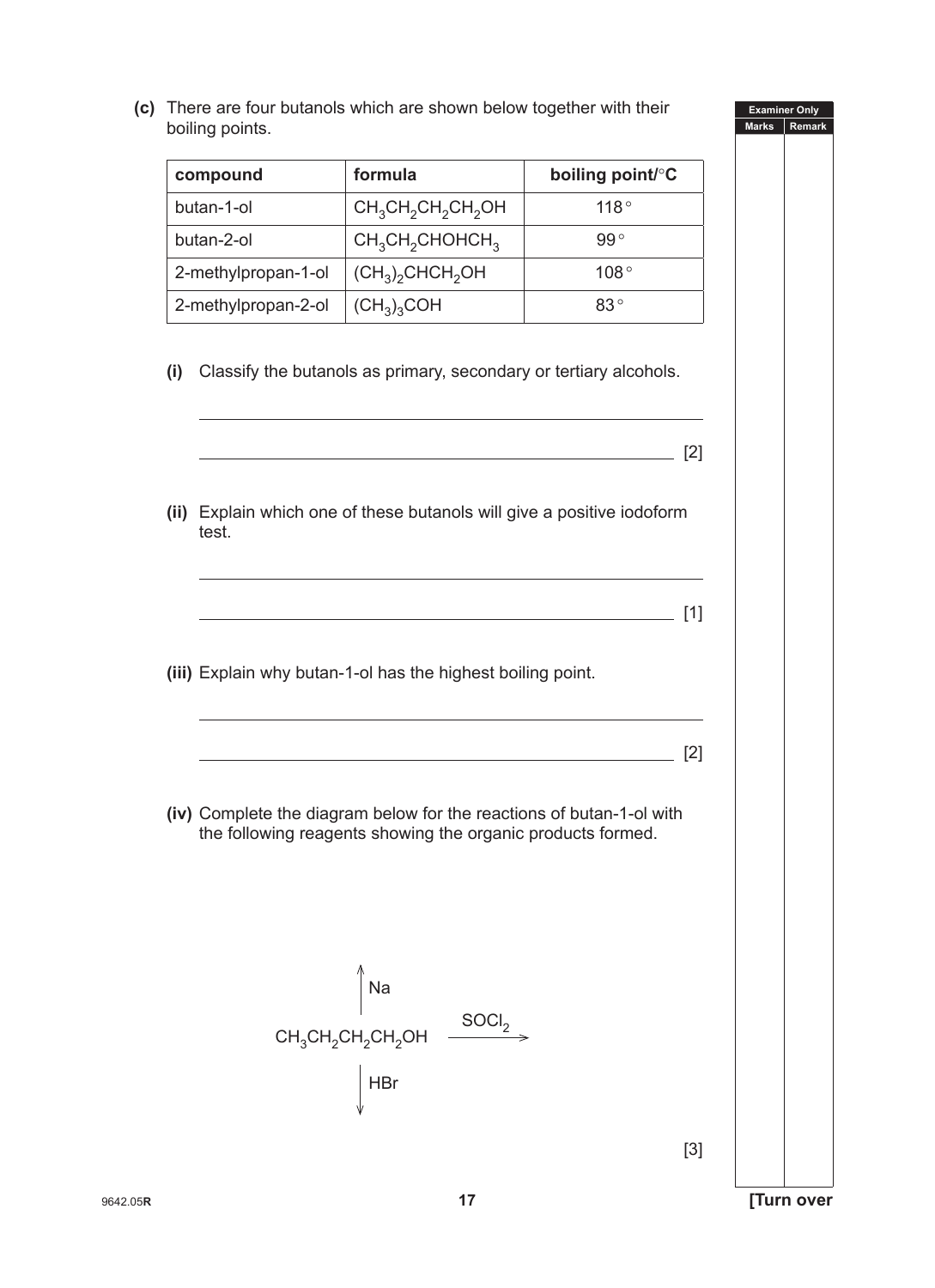| (d) Today, the identification of compounds is carried out using<br>spectroscopic methods rather than test tube reactions.                                                                                                                          | <b>Examiner Only</b><br><b>Marks</b><br>Remark |
|----------------------------------------------------------------------------------------------------------------------------------------------------------------------------------------------------------------------------------------------------|------------------------------------------------|
| (i) Explain why molecules absorb infrared radiation.                                                                                                                                                                                               |                                                |
| $[1]$                                                                                                                                                                                                                                              |                                                |
| (ii) Which group of atoms in the butanol molecule is used to identify<br>alcohols in infrared spectroscopy?                                                                                                                                        |                                                |
| $[1]$                                                                                                                                                                                                                                              |                                                |
| (iii) If you had infrared spectra of the four butanols how would you use<br>them to identify an unknown butanol?                                                                                                                                   |                                                |
| [1]                                                                                                                                                                                                                                                |                                                |
|                                                                                                                                                                                                                                                    |                                                |
| (e) Butan-2-ol reacts with carboxylic acids to form volatile esters which<br>are used as perfumes or flavourings. Write the equation for the<br>reaction of butan-2-ol with ethanoic acid showing the structures of the<br>reactants and products. |                                                |
|                                                                                                                                                                                                                                                    |                                                |
|                                                                                                                                                                                                                                                    |                                                |
| $[2]$                                                                                                                                                                                                                                              |                                                |
|                                                                                                                                                                                                                                                    |                                                |
|                                                                                                                                                                                                                                                    |                                                |
|                                                                                                                                                                                                                                                    |                                                |
|                                                                                                                                                                                                                                                    |                                                |
| THIS IS THE END OF THE QUESTION PAPER                                                                                                                                                                                                              |                                                |
|                                                                                                                                                                                                                                                    |                                                |
|                                                                                                                                                                                                                                                    |                                                |
|                                                                                                                                                                                                                                                    |                                                |
|                                                                                                                                                                                                                                                    |                                                |